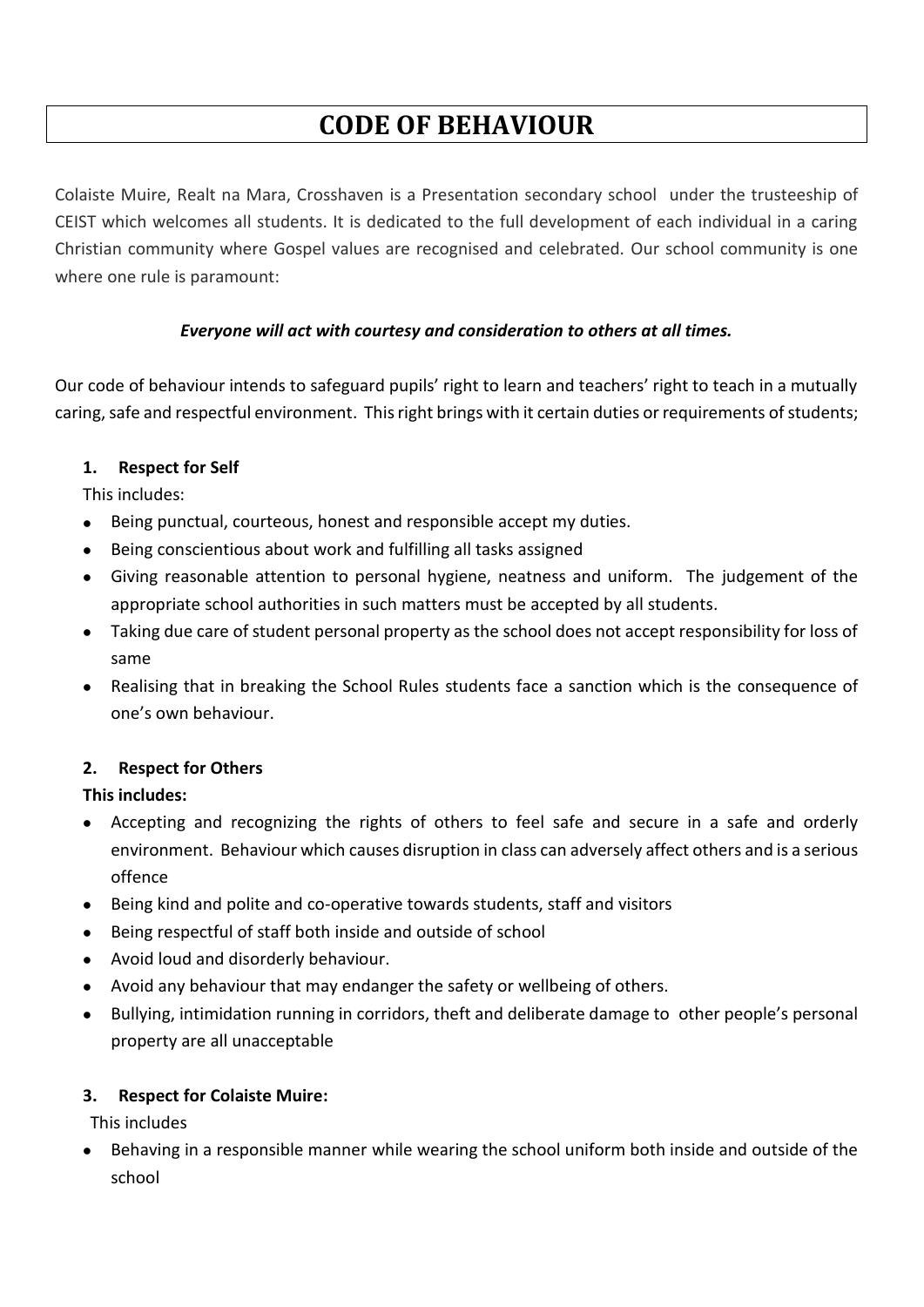- Taking pride in keeping Colaiste Muire clean, tidy and free of litter.
- Careful of school property and equipment. Theft, deliberate damage to furniture, fittings or buildings or defacement by graffiti are strictly forbidden. Interference with fire alarms, fire equipment and emergency exits will be deemed a very serious offence.
- Students will be required to make good any damage caused to the school by neglect or misbehaviour.
- Students are expected to behave in a manner which reflects positively on themselves and their school when participating in or attending school related events outside of school

# **4. School attendance**

- (a) All students must be present in the school during official school hours. Students must attend all classes for which they are timetabled.
- (b) A student who becomes ill at school should report to Year Head. Otherwise being out of class on the excuse of illness will not be accepted. Parents may only be contacted by school in the event of illness. A students use of a mobile phone to contact home is deemed an offence.
- (c) In accordance with the Education Welfare Act 2000, a parent shall notify the Principal/ Year head of the reasons for his/ her/ sons/daughter's absence from school for a school day or part of a school day, by:

(i) Ringing the school office before 9:25am the morning of the students absence And

(ii)Recording a note In the "Explanations for Absence" section of the student journal. This note must be presented to the tutor on the morning of return to school before joining class.

- (d) Students are not allowed leave the school premises during school hours without being collected by parents /guardian and permission from the Year Head (if unavailable, the Principal or Deputy- Principal). To do so is a very serious offence.
- (e) Parents/guardians are requested to make medical, dental or other such appointments outside of class time. In exceptional circumstances when a student has to leave the school premises during school time on a particular day:
	- An explanatory note from parent/guardian must be written in the "Permission to leave school" section of the Journal and presented to the Year Head on the morning of the appointment. Parent(s)/Guardian(s) are asked also to collect their daughter at the school office and sign the students out at reception.
	- In the event of a parent being unable to collect their son/daughter it is essential that the parent/guardian make contact with the school by phone.

# *A student will not be allowed leave the school without a parent/guardian making contact with the school by phone or in person*

- (e) It is **an extremely serious offence** if a student leaves school without permission from school authorities.
- (f) Sixth year students ONLY are allowed to leave the school premises during lunch time
- (g) Students may not be absent from school for the purpose of holidays.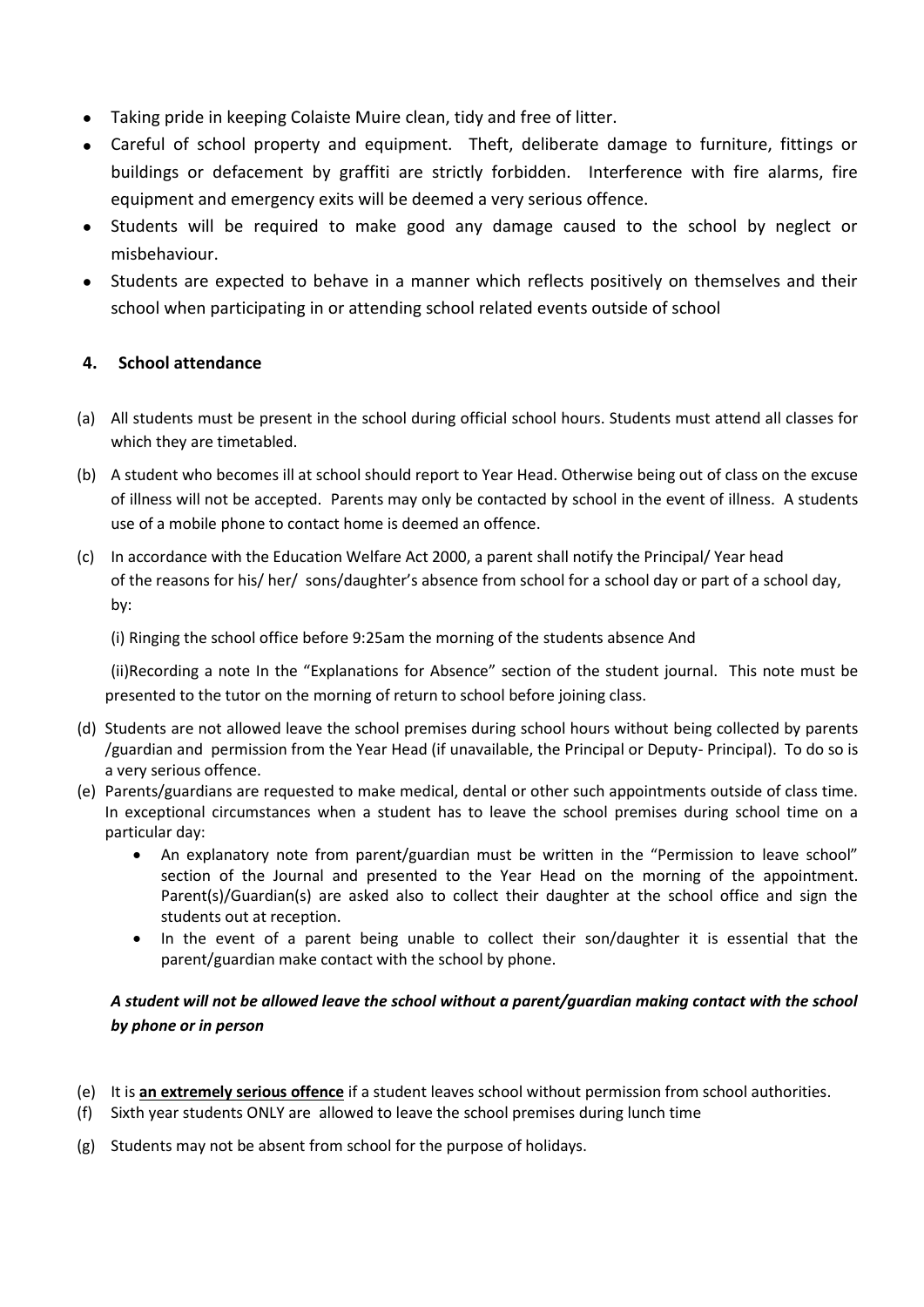**(h)** The school authorities are legally obliged to report a student to the National Education Welfare Board if she is absent from school for 20 days or more.

## **5. PUNCTUALITY**

Students punctuality is monitored weekly by Year Heads and Tutors.

- Students are required to be on time for all classes daily.
- Classes begin at 8:45am and 1:35pm. Pupils are expected to be in their classrooms five minutes before these times each day.
- A signed explanatory note in the student journal from a parent/guardian is required if a student is late for school.
- The absence of such a note/contact from home will result in a student being placed on detention at breaktime from 10:50-11:00
- A student who is late for school is required to sign the "late book" at the library, present their note from parent/guardian and collect a "late slip" which must be presented to the class teacher.
- Failure to present for break time detention will result in further sanctions.
- An accumulation of punctuality detentions may result in futher sanctions

## **6. School uniform**

- School uniform must be worn at all times unless otherwise designated by management. The uniform must be kept clean and presentable. A well groomed appearance is expected of all students
- It is essential that all students wear the full formal uniform every day except Friday and the designated tracksuit day when they are allowed to wear their official school tracksuit.
- It is essential that the school jacket is worn if wearing a jacket to school. Any other jacket will be confiscated.

## **(i) Footwear**

| Acceptable                                                   | Not acceptable |
|--------------------------------------------------------------|----------------|
| <b>Black footwear</b>                                        | Runners        |
| Boat shoes / Vans                                            | Ugg boots      |
| Grey/black socks or black tights<br>Knee length School Skirt |                |

**(ii) Hoodies and Jewelry:** If a student is wearing a hoodie, another non-uniform item or nonacceptable jewelry during the school day at lunch time or between classes, **these will be confiscated and brought to the Deputy Principal's Office**. Confiscated items of jewelry will be kept until the end of term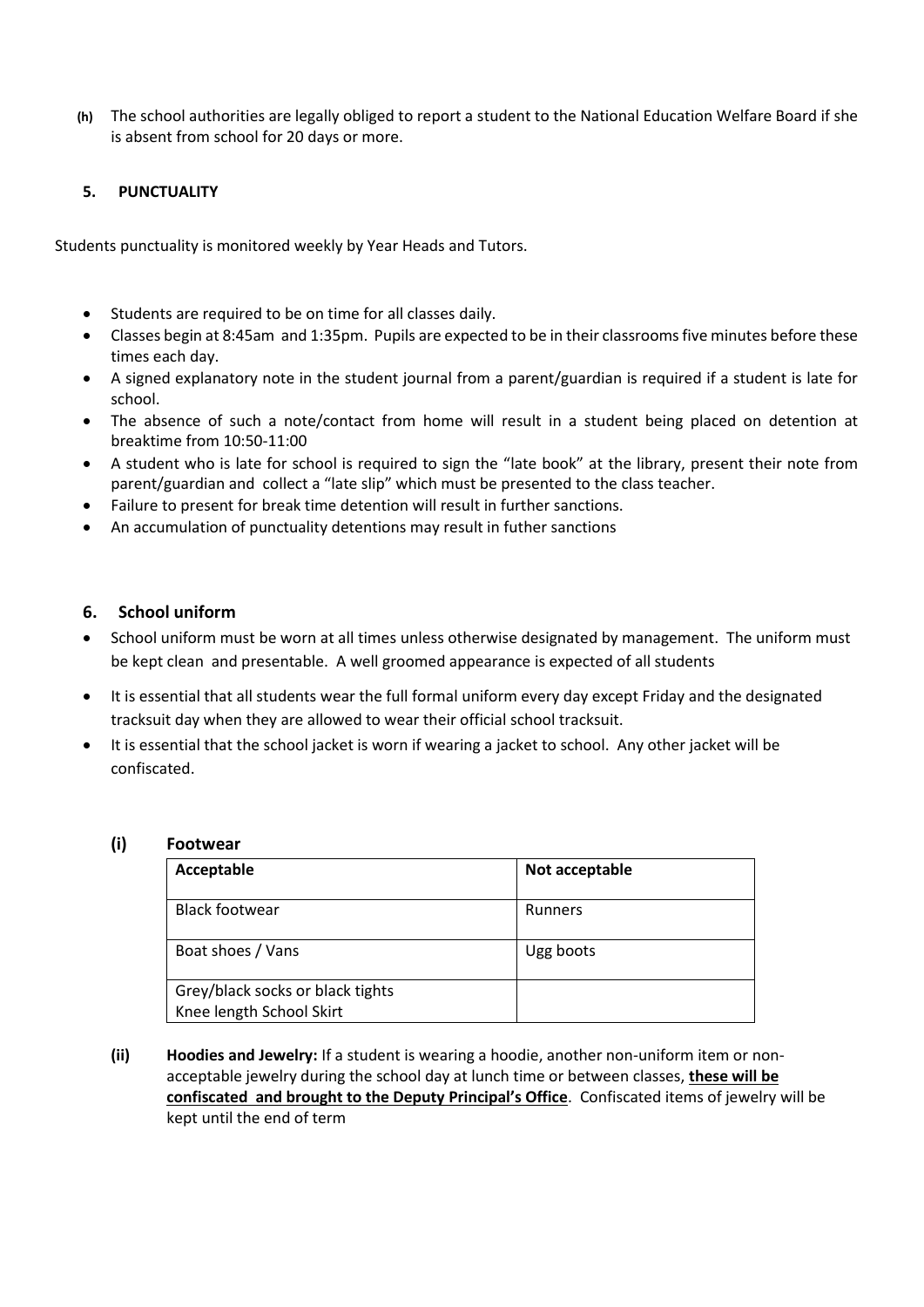## **(iii) Jewellery**

| Acceptable                                                | Not acceptable         |
|-----------------------------------------------------------|------------------------|
| One small silver/gold stud worn in lobe<br>only           | Nose rings             |
| One ring                                                  | More than one ear ring |
| One bracelet and One watch<br>One light gold/silver chain | <b>Other Piercings</b> |

All students who are not in correct uniform are asked to go to the Deputy Principal's Office. The school journal will be signed by the class teacher in the section "permission to leave class. Ms. O'Brien will deal appropriately with uniform issue. In the event that a student fails to wear the official school uniform (OSU) parents will be contacted and instructed to make necessary arrangements (immediately) to rectify the problem.

- In exceptional circumstances a doctor's note will be accepted. In these circumstances pupils may be allowed the official school tracksuit.
- Notes must be presented to the Year Head before 8:45.am on the morning in question. The Year Head will then issue a permission slip.

The official school uniform is only available from Cahills, Carrigaline which consists of the Official School Jumper, Trouser, Shirt/Blouse, Tie, Tracksuit, Tee-Shirt (White), Jacket.

School uniform must be worn at all school related activities except when permission to do otherwise has been obtained from school authorities. Excessive make-up and hair dye **(unnatural colors)** are not allowed.

## **7. Student Journal:**

- Students are required to have their students journal in their possession while in class everyday.
- Students are asked to place their journals on their desk at the start of every class
- The journal used must be the official Colaiste Muire, Crosshaven journal.
- The journal is not a private diary and must be used for school purposes only, particularly the noting of exercises and assignments and the noting of correspondence between teachers and parents/guardians and vice versa.
- Teachers have the right to inspect a journal, to write on it, or to request a comment or signature from a parent/guardian.
- Parents/guardians are requested to sign the journal every week.
- Students are required to keep the journal in excellent condition
- Students may not tear pages from the journal or otherwise deface it in any way.

#### **8. Mobile Phones, ipads, ipods, cameras, other electronic devices**

- The use of the above devices are not permitted on the school grounds. Exceptions will occur when the DES has deemed technology necessary for use by an individual student.
- Failure to comply with this will result in confiscation for a period of three days .
- Parents will be notified if their son/daughers phone etc has been confiscated and if they personally wish to collect the phone/device they can do so at the end of the school day.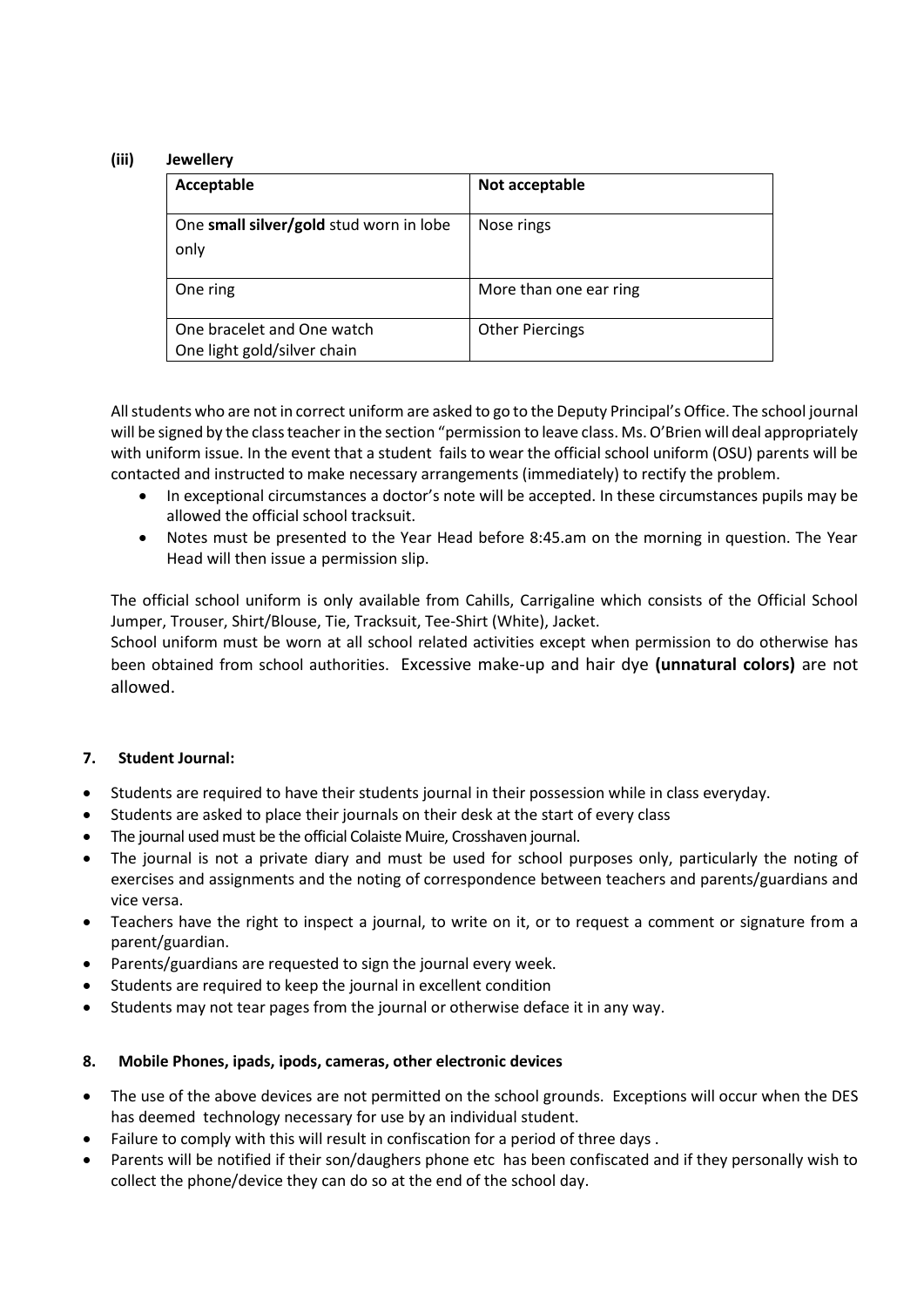- If collected the student will receive an after school detention instead.
- A receipt will be issued when a phone is confiscated. All confiscated phones will be given to the Deputy Principal.
- Further breaches of this rule may result in longer periods of confiscation

## **9. Lockers**

- Lockers which are the property of Colaiste Muire, may be assigned to students for school use on a yearly basis at an annual cost communicated to students in late August
- Students must keep their lockers tidy, in good order, free from graffiti and must keep them locked.
- Teachers may inspect lockers from time to time, and may at any time ask a student to open hi/her locker for inspection.
- A student is in serious breach of the rules if he/she has unauthorized or banned substances, materials, tools etc in his/her locker.
- The privilege of having a locker may be revoked at any time for breach of these rules
- The Board of Management does not accept responsibility for loss or damage to a students property

## **10. Forbidden substances**

- The possession, use, supply or consumption of tobacco, vaping, alcohol, or any banned substance is prohibited on the school premises or grounds, or at any school outing or event.
- The presentation of a student on the school premises or grounds or at any school outing or event in an intoxicated state or having consumed an intoxicating or banned substance is strictly forbidden and an extremely serious breach of school rules.

## **11. Students using car park**

Students wishing to park vehicles in the school car park must seek written permission from the Principal to do so. Only those students who have a full driving licence may apply.

## **12. School outings. Field trips, Work experience etc**

- Educational outings e.g. trips to exhibitions, museums, swimming, work experience are all part of the curriculum. Students must attend.
- In cases where the school trip is part of student assessment, absent students will have to complete this task in their own time

## **13. Classroom and general behaviour**

- Students are expected to contribute positively to the learning environment of a classroom and to obey all classroom rules
- Students are expected to exercise due care when using equipment and machines in practical/specialist rooms and to obey all classroom rules laid down by the teacher.
- Students are expected to apply themselves appropriately to their studies and work. Homework is to be done properly and on time. In the event of extra-curricular activities etc…. students should make every effort to complete homework for the next class.
- An explanatory note on the journal from a parent/guardian is required in the event of a student's failure to complete homework.
- Students are required to bring all required texts,equipment and school journal to class
- Students must line up outside the classroom quietly and wait for their teacher to arrive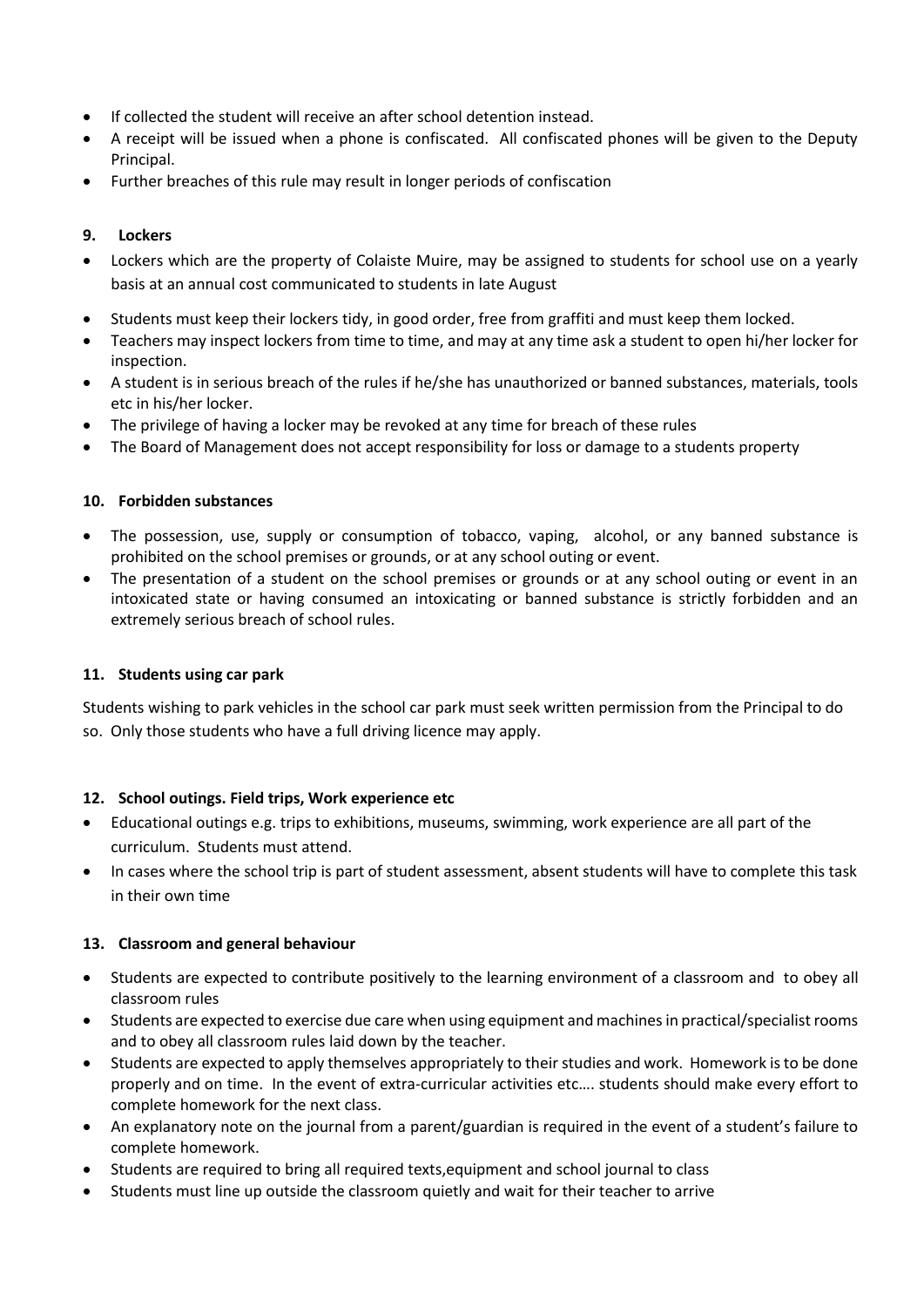- Students are expected to refrain from loitering in the corridors, toilets or in the porch
- In order to ensure health and safety we ask that all students walk on the right on corridors
- Students are expected to refrain, whether in school or outside, from any behaviour which might damage the good name of the school in any way. (NB- Misbehaviour while coming to or from school and on the school bus will be treated as misbehaviour in school).
- Please note that Foul Language; Bullying; Unruly Behaviour; Possession of Improper materials/Introduction of Improper Materials to School shall be dealt with severely**.**

#### **14. Bullying**

- The school has a strict anti- bullying policy
- Bullying is repeated aggression, be it verbal, psychological or physical, conducted by an individual or group against others. When the behaviour is systematic and ongoing it is bullying.
- In keeping with our Code of Behaviour and Discipline, it is vital that students understand that all forms of maltreatment of others are unacceptable and a breach our code of conduct
- We promote ' a telling culture' in Colaiste Muire. Please talk to us if you feel you are being bullied or you know someone who is.
- The school's Policy on Bullying is available to parents on request.

#### **15. Systems of acknowledging good behaviour:**

Colaiste Muire promotes and encourages good behaviour through a number of ways, which include:

- Positive daily interactions between teachers and students. (positive notes in journal, verbal praise)
- Good school and class routines
- Recognising and giving positive feedback about behaviour, acknowledging progress and achievment
- Active participation of students in school life
- Displays of work in classrooms and around the school
- Acknowledging pupil attainment at weekly assemblies, over intercom and awards night
- Our welbeing programme
- Very effective pastoral care system

#### **16. Sanctions for breaches of the code of conduct**

- Students are required to respect the rights of others, to treat each member of the school community with respect, to adhere to our schools code of conduct and to obey all rules.
- In the interest of good order, to protect the rights of all who use our school and to achieve our overall objectives of quality learnning and teaching and holistic development of all, breaches of the code of conduct may incur sanctions and penalties.
- High standards of behaviour and co-operation are expected and disciplinary measures are used in a positive fashion to maintain these standards.
- In all disciplinary matters, teachers will inform students of the specific breaches of the code of conduct that have been noted and will give students an opportunity to respond to the charges against them.
- Teachers will inform students appropriately of the consequences of their misbehaviour.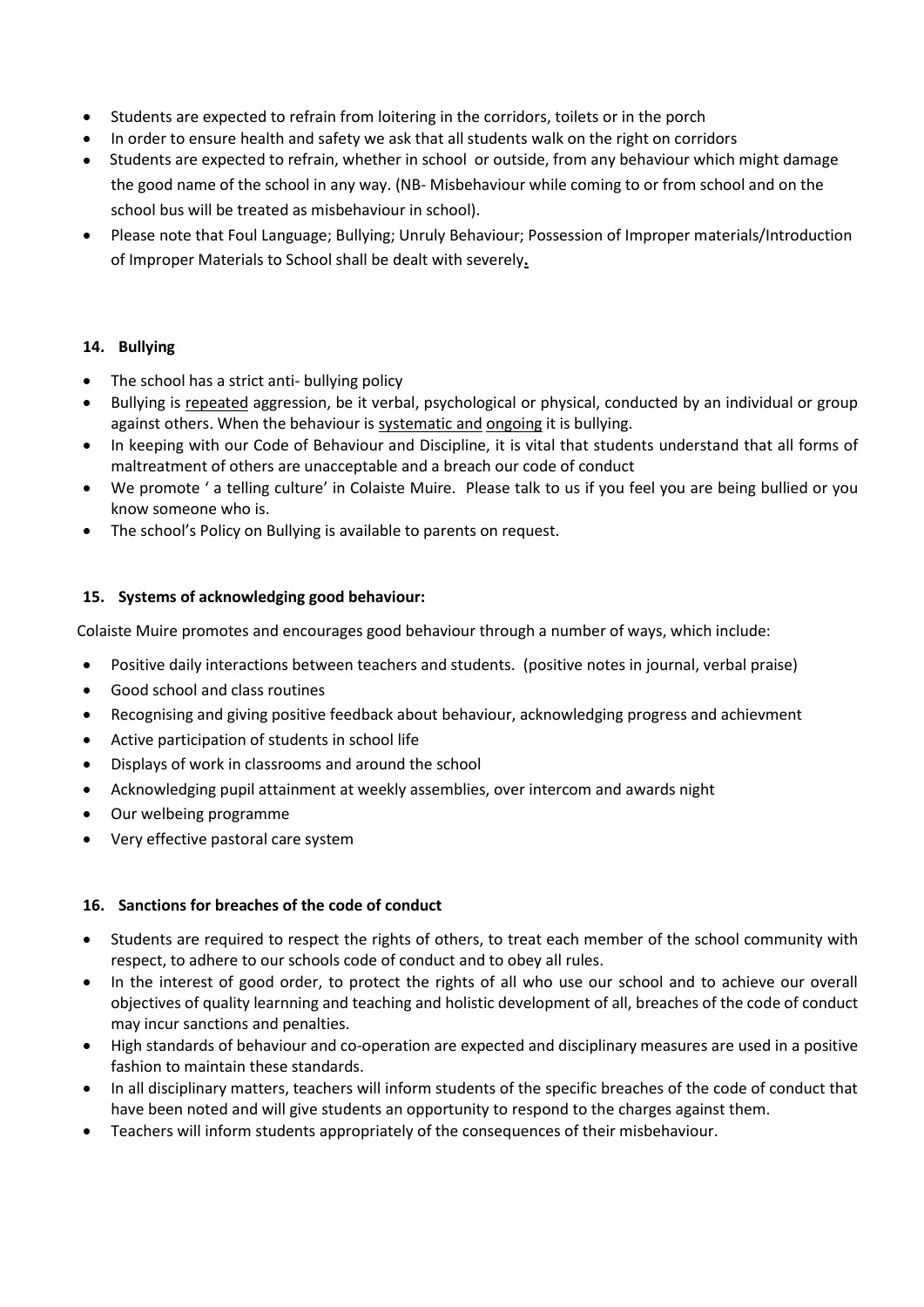Sanctions are a form of constructive intervention. They are applied in a respectful way and are intended to empower pupils to understand the consequences of their behaviour and take responsibility for changing it. Sanctions will be applied in a fair and consistent manner

#### **General sanctions may include:**

- o Verbal reprimand
- o Change of location
- o Assigning of additional work
- o Note to parents in school journal
- o Detention
- $\circ$  Subject specific in class monitoring card
- o Report to class tutor
- o General organiser
- o Referral to year head
- o Report card
- o Referral to Deputy Principal
- o Interim review
- o Referral to Principal
- o Suspension
- o Expulsion
- o *Please note: This list is not exhaustible*
- Class teachers will deal appropriately with all matters relating to minor breaches of the code of conduct and may inform the Class Tutor where applicable
- A full apology must be given in cases of misbehaviour
- In some cases of student misbehaviour, the class tutor and or Year Head may request the counselor to intervene in an effort to help the student overcome behavioural or personal problems.

#### **MORE SERIOUS BREACHES**

#### **Report Card**

 Where a problem persists or is of a more serious nature the teacher makes a report to the Tutor and Year Head who may issue **A Report Card**. When On Report the student will be required to present his/her report card to each class teacher and to her year head as required. The student will also be required to meet with his/her year head every morning. The parent will be informed of the student placed on report. The report card will also require the signature of a parent/guardian each day. The period of report is at the discretion of the Year Head but normally a minimum of one week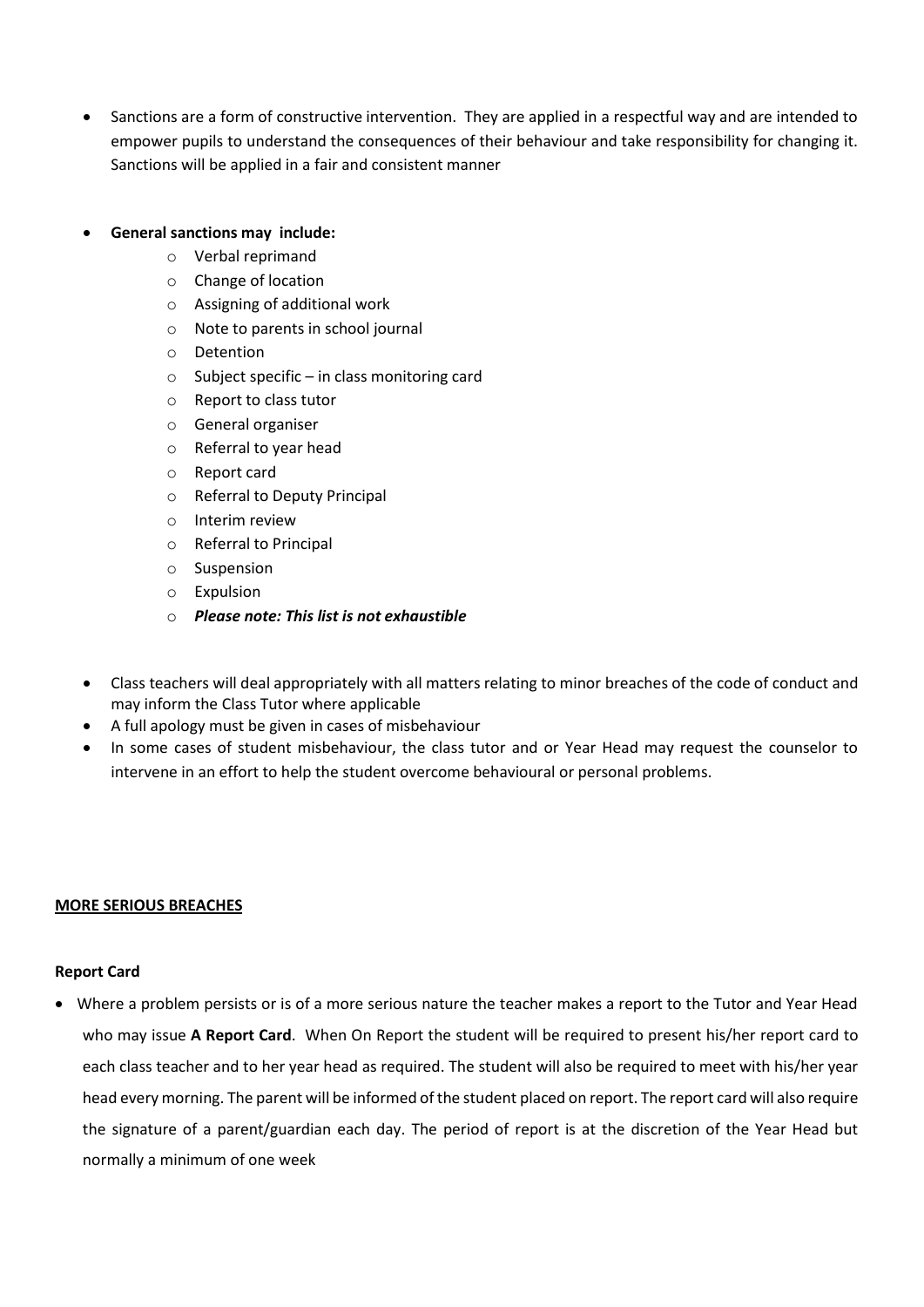#### **Interim Review**

- If Report card is not satisfactory or the initial problem is serious, the Year Head in consultation with the Deputy Principal/Principal may issue an interim review and the parents are contacted directly by the school. At this stage the Parents/Guardians and the student may be asked to meet with year head and or Deputy Principal with a view to resolving the matter, and to helping the student improve his/ her behaviour.
- At this stage in an attempt to positively impact behaviour further pastoral interventions may be put in place-E.G. a teacher may be assigned to mentor the student to reinforce positive behaviour and evaluate progress.
- During this stage the student would also be encouraged to visit the guidance counselor on a weekly basis.
- The year head/ Deputy Principal monitor progress on a weekly basis.

#### **Suspension**

- if interim review is unsatisfactory or the initial problem very serious the Principal may suspend a student from school. **Grounds for suspension may include**- ( to mention a few examples)
	- The students behaviour has a seriously detrimental effect on the education of other students
	- Threat to safety
	- Theft
	- Assault
	- Gross disrespect: directed at any student, staff member or visitor to school
	- The use or threat of violence---Any behaviour which results in the physical endangerment or in a physical attack of the person on any student, member of staff or member of the school community. Physical assault/violence/ intimidation towards a student or member of staff or member of the community
	- The student is responsible for serious damage to property
	- Truancy/ leaving school without permission of school authorities
	- Other interventions exhausted
	- Single incident of serious misconduct
	- Smoking on or near the school grounds or on school related activity
	- Alcohol: The possession and/ or drinking of alcohol by students on the school grounds or on school trips
	- Illegal drugs and intoxicants: The supply, possession or use of illegal drugs or other intoxicants ( whether legal or illegal)
	- etc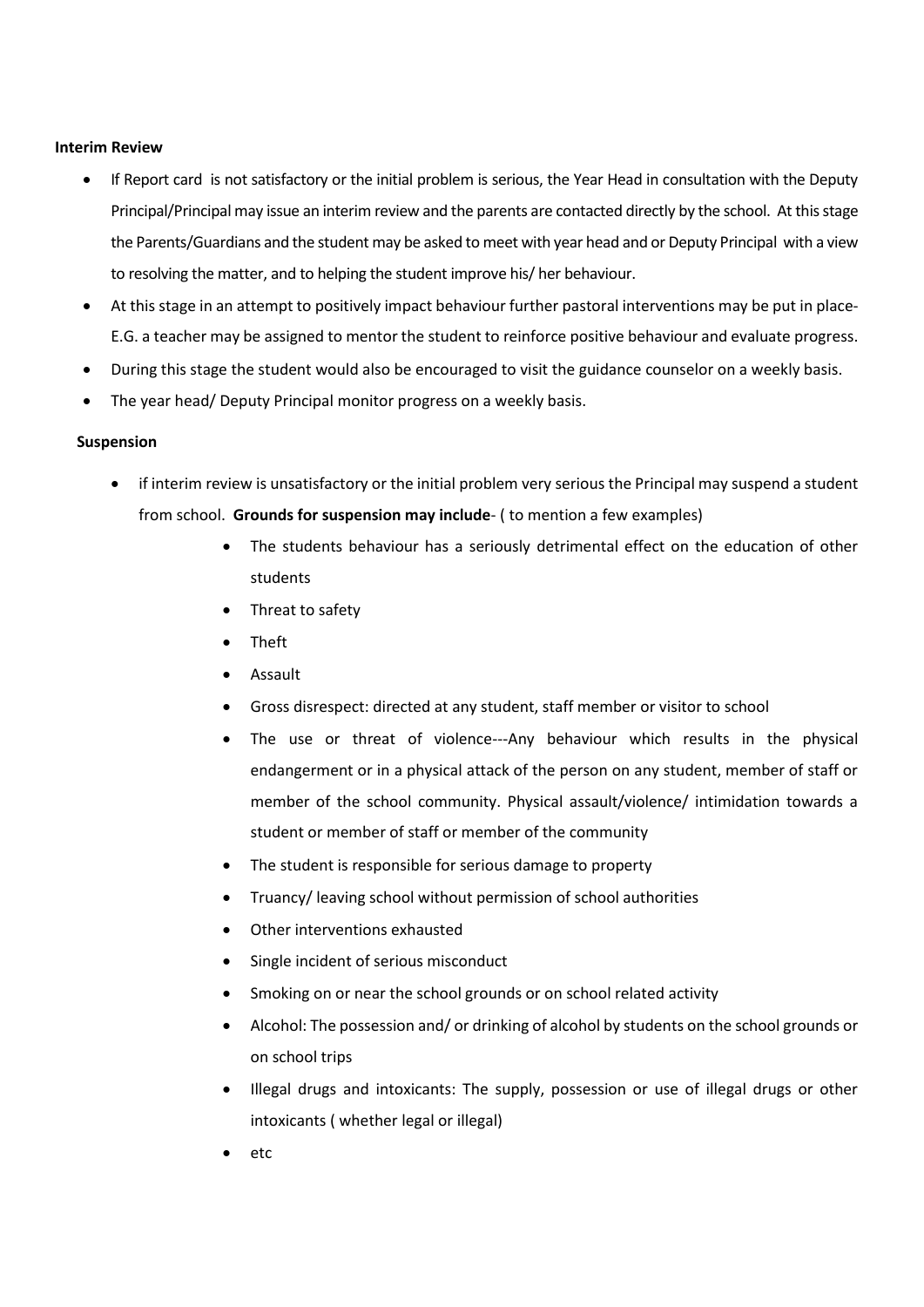- Investigations are undertaken by class tutor/ year head and or Deputy Principal and the student/students concerned are given an opportunity to respond to any allegations posed.
- When suspension is considered, parents/Guardians will be informed of the students misdemeanour and asked to attend a meeting. The parents and student will be afforded an opportunity to respond to the charges against the student before a decision is made on suspension.
- In the event of suspension a letter of suspension will be issued to the parents/Guardians of the student by the Principal detailing
	- the length of suspension,
	- **reason for suspension,**
	- **their right to appeal this decision to the BOM,**
	- general study to be done while on suspension and
	- date and time of next meeting with parents and student to re-instate the student.
- **Return to school after suspension**: Certain conditions may be imposed on a student before she/he will be accepted back to school after a suspension. Such conditions may include:
	- A meeting of the student with parents/guardian and Principal and/or members of staff
	- A written apology
	- A written undertaking of good and appropriate behaviour
	- Work with pastoral care team and/or career guidance counselor
	- Referral to private counsellor
	- Placed on an organiser to view progress and settling back in

## **Parents/Guardians may appeal a suspension to the Board of Management.**

- The process of such an appeal does not confer on the student the right to return to class until the appeal has been heard or the suspension has been served.
- The Board will hear the appeal and will decide to either uphold the appeal or to approve the suspension.
- If the event of a successful appeal against a suspension by parents, the Board will delete any reference to the suspension from the students file and may impose another sanction on the student instead of suspension, or may decide to impose no further sanction on the student.